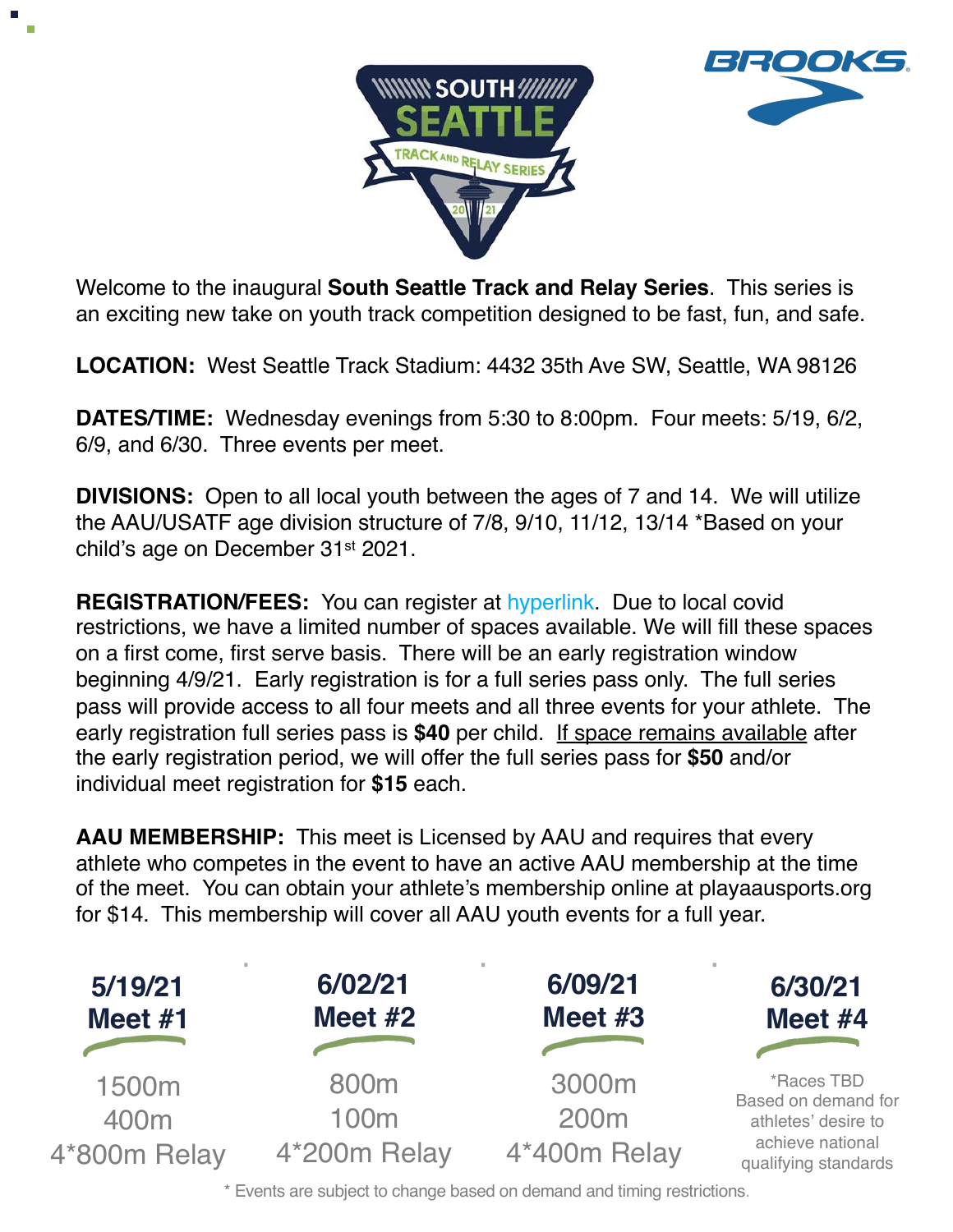



**SAFETY:** Each athlete will be required to pass a verbal covid-19 symptom evaluation the day of the meet and temperature screening upon entering the stadium. A maximum of 400 athletes and spectators will be allowed in the track stadium at any point in time. All spectators are required to wear masks in the stadium. Athletes must wear masks when not racing. Space will be available on the in-field for warm-ups and cool downs.

**LIVE STREAM:** We will offer a link to a live stream of each event. Please take advantage of this service and keep the number of spectators that you bring to the meet at a minimum.

**AWARDS:** Top 3 athletes in each age division will be awarded at the conclusion of their race.

**RELAYS:** We encourage all the track runners to take part in our fun relays at the end of each meet. The goal is to make some new friends, run new distances, and compete as a team. Relays are open format and can be pre-registered or assembled at the meet itself. We will offer race day relay registration based on availability to promote bringing new friends to the meet to fill out your relay team.

**TIMING/RESULTS:** We will have professional timing with digital results available at the conclusion of each meet. Results will be available on Athletic.net.





T-Shirts will be available on site Medals to top 3 in each division